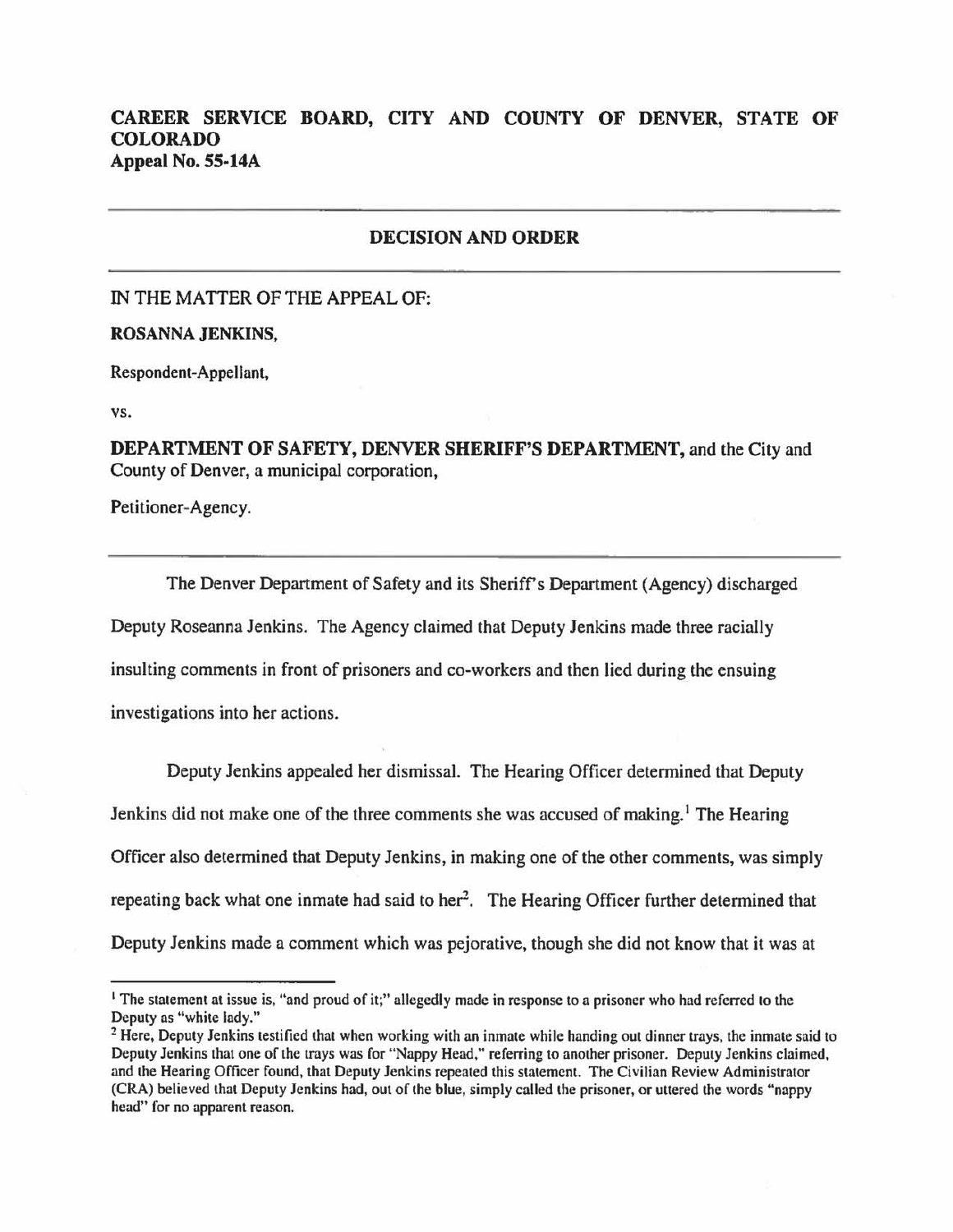the time of her utterance of the statement.<sup>3</sup> The Hearing Officer also believed that while Deputy Jenkins made some inaccurate statements during the course of the investigation, that these misstatements were not made with the intent to deceive. The Hearing Officer vacated Deputy Jenkin's dismissal and imposed a six-day suspension.

The Agency has appealed that decision. We affirm the Hearing Officer.

The Agency first takes issue with the Hearing Officer's analysis concerning a statement made by Deputy Jenkins during the course of an Internal Affairs investigation. Specifically, at one point during the investigation, Deputy Jenkins stated that she had not spoken to other deputies about her comments when, in fact, she had had a discussion with Deputy Nolan. The Agency claims the Hearing Officer erred when she failed to analyze this omission under Departmental Regulation RR- 200.4.2, rather than RR-200.4.1.

RR-200.4.2 states:

In connection with any investigation or any judicial or administrative proceeding, deputy sheriffs and employees shall not willfully, intentionally, or knowingly commit a materially deceptive act, including but not limited to departing from the truth verbally, making a false report, or intentionally omitting information.

Initially, we agree with the Agency that, since the CRA issued discipline based on her belief that the statement in question violated R-200.4.2, the Hearing Officer should have reviewed the discipline under that Regulation, rather than under RR-200.4.1. Nevertheless, we find this error harmless. Our review of the record leads us to the finding of ultimate fact that Officer Jenkins, in initially omitting mention of her discussion with Deputy Nolan, did not do so

<sup>&</sup>lt;sup>3</sup> Deputy Jenkins uttered the phrase "Black is wack." The CRA believed this statement was made knowing that it was an insult and that it was made with the intent to insult. The context of the statement calls this conclusion into question. Deputy Jenkins made the comment in response to some friendly conversation regarding her deep tan, with one prisoner commenting that she could be black. Deputy Jenkins then responded with "Black is wack." It seems odd to us that anyone would think, under these circumstances, that Deputy Jenkins intended to insult anyone since, she would, in effect, be insulting herself as well.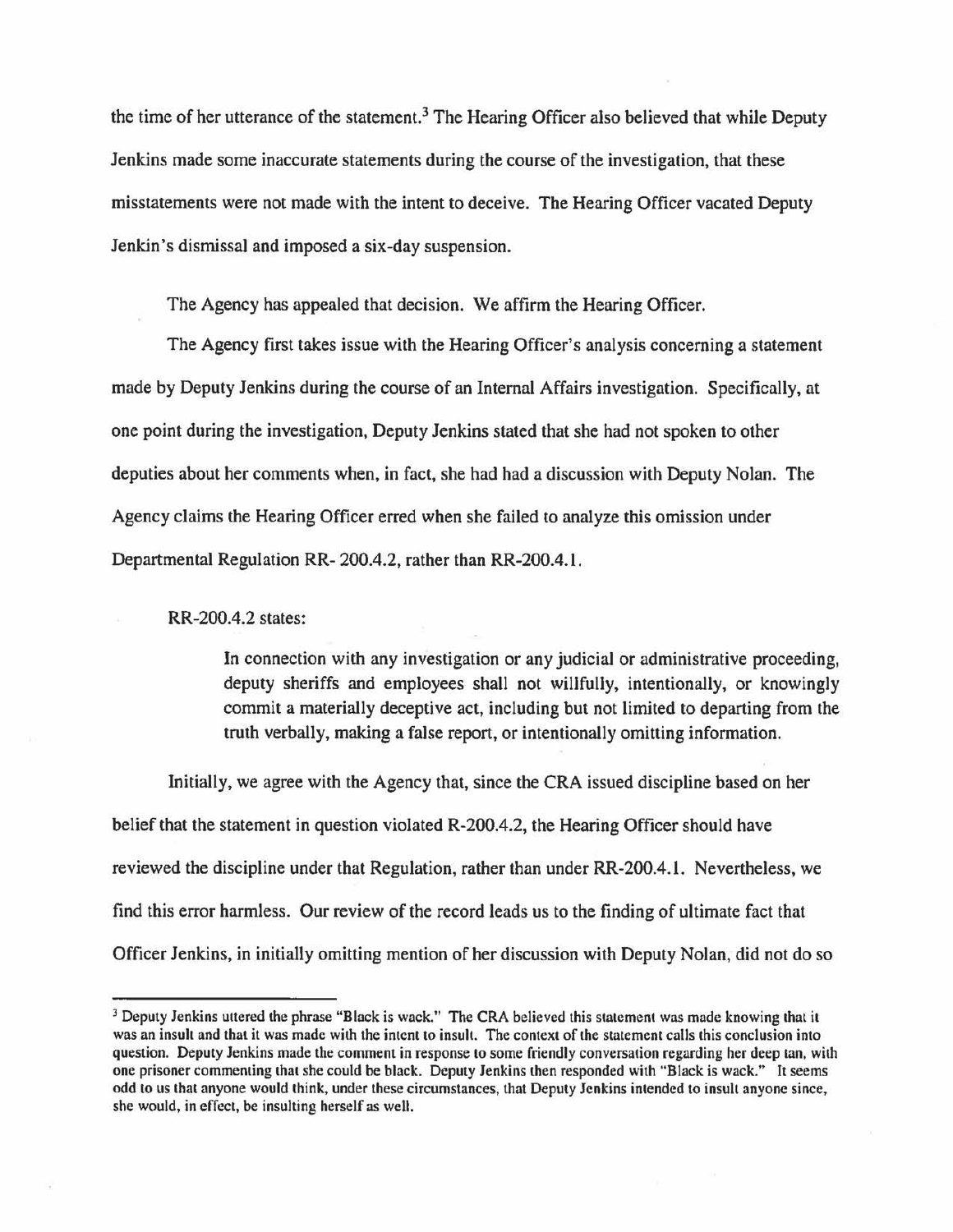with the requisite intent to support a finding that she violated RR-200.4.2.<sup>4</sup> We also agree with Deputy Jenkins when she asserts in her brief that the Hearing Officer did, in fact, analyze this conduct under our Rule 16-60E(3), which could be reasonably interpreted as having a similar level of intent for a finding that this Rule has been violated. By concluding that Deputy Jenkins, in this case, lacked the requisite intent for a 16-60E(3) violation, (a conclusion we find justified by this record), we believe the Hearing Officer, in reality, reached the same conclusion this Board reached.<sup>5</sup>

The Agency next argues the Hearing Officer substituted her opinion for that of the decision-maker on the issue of whether Deputy Jenkins falsely denied she knew "wack" meant "bad." This is an issue, however, on which the Office of the Executive Director of Safety is not entitled to deference. The Hearing Officer did not, in our *de novo* hearing context, substitute her judgment for that of the CRA. Rather, she simply decided the case. The issue for the Hearing Officer to decide was whether Deputy Jenkins committed rules violations, and part of that analysis necessarily entailed deciding whether Deputy Jenkins was credible when she claimed she did not know the negative connotations behind the word "wack." The Hearing Officer believed Deputy Jenkins. There is credible record evidence making the Hearing Officer's determination reasonable. Were we to afford deference to the Executive Director or the CRA on this issue, we would no longer have *de novo* hearings and the burden of proof at hearing would

<sup>~</sup>This Board is free to make its own findings on ultimate facts as well ultimate conclusions of law concerning rules violations. *Nixon v. City and County of Denver,* 343 P.3d 1051 (Colo.App. 2014).

<sup>&</sup>lt;sup>5</sup> In addition, reading between the lines of the last paragraph on page 13 of the Hearing Officer's decision, it would appear that the Hearing Officer had significant doubts about the materiality of this omission; doubts which we do not find unreasonable given the entirety of the record.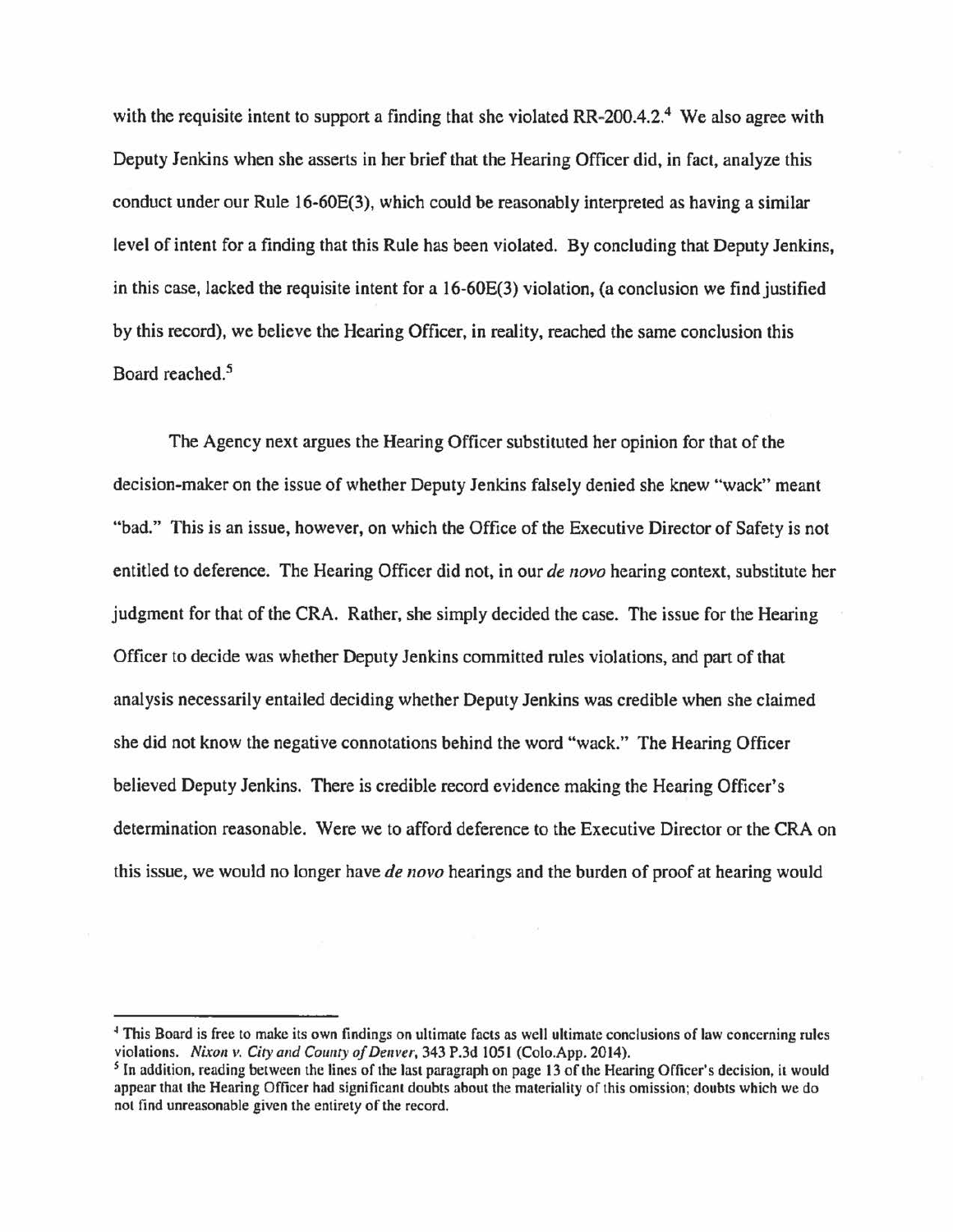be shifted to the appealing employee. We are not there yet. At our hearings, the assessment of witness credibility lies, in the first instance, with our hearing officers. <sup>6</sup>

Finally, the Agency argues that the hearing officer erred in putting too much weight on the disciplinary recommendations and findings of the conduct review office. The Board is not persuaded.

First, we do not believe this argument presents us with any grounds for overturning the Hearing Officer's decision, based on our rules governing our review. As noted above, the only argument made by the Agency is that the Hearing Officer gave too much weight to admissible evidence. This evidence issue is not precedential in nature (see CSR 19-60C), nor, in our mind, does it entail a misinterpretation of any rule, statute, or Denver Charter provision.<sup>7</sup>

The Hearing Officer is free to consider any admissible evidence in reaching her conclusions. The Agency does not argue that this evidence was inadmissible; only that the Hearing Officer gave it "too much weight." While the Agency does not offer us a formula for determining how much weight is too much weight<sup>8</sup>, we are left with the conclusion that "too much weight", in the eyes of the Agency, means that the Hearing Officer gave the evidence enough weight so that it did not persuade her that the Agency was correct.

<sup>&</sup>lt;sup>6</sup> The fact that the Hearing Officer found that reasonable minds could differ as to whether Deputy Jenkins was being honest when she denied knowing that "wack" was bad, does not mean that in the eyes of the Hearing Officer, the Agency met its burden of proof. Just as in baseball where at first base, a tic goes to the runner, given that the burden of proving rules violations rests with the Agency, a tie, or an even balance of evidence, goes to the appealing employee because the Agency has not proven that portion of its case by a preponderance of the evidence.

<sup>&</sup>lt;sup>7</sup> The Agency, in its brief, does make reference to various Charter provisions and portions of the handbook accompanying the Disciplinary Matrix. But the Hearing Officer, in her opinion, did not offer any interpretation of the cited Charter or Handbook provisions, and we do not believe that the Hearing Officer's decision entailed any misinterpretations of these provisions.

<sup>&</sup>lt;sup>8</sup> And we are unaware of the existence of any Goldilocks-Three Bears-like formula, comparable to, say, a Body Mass Index calculation, which would allow us to determine whether the Hearing Officer has afforded a piece of evidence not enough weight, too much weight, or just the right amount of weight.